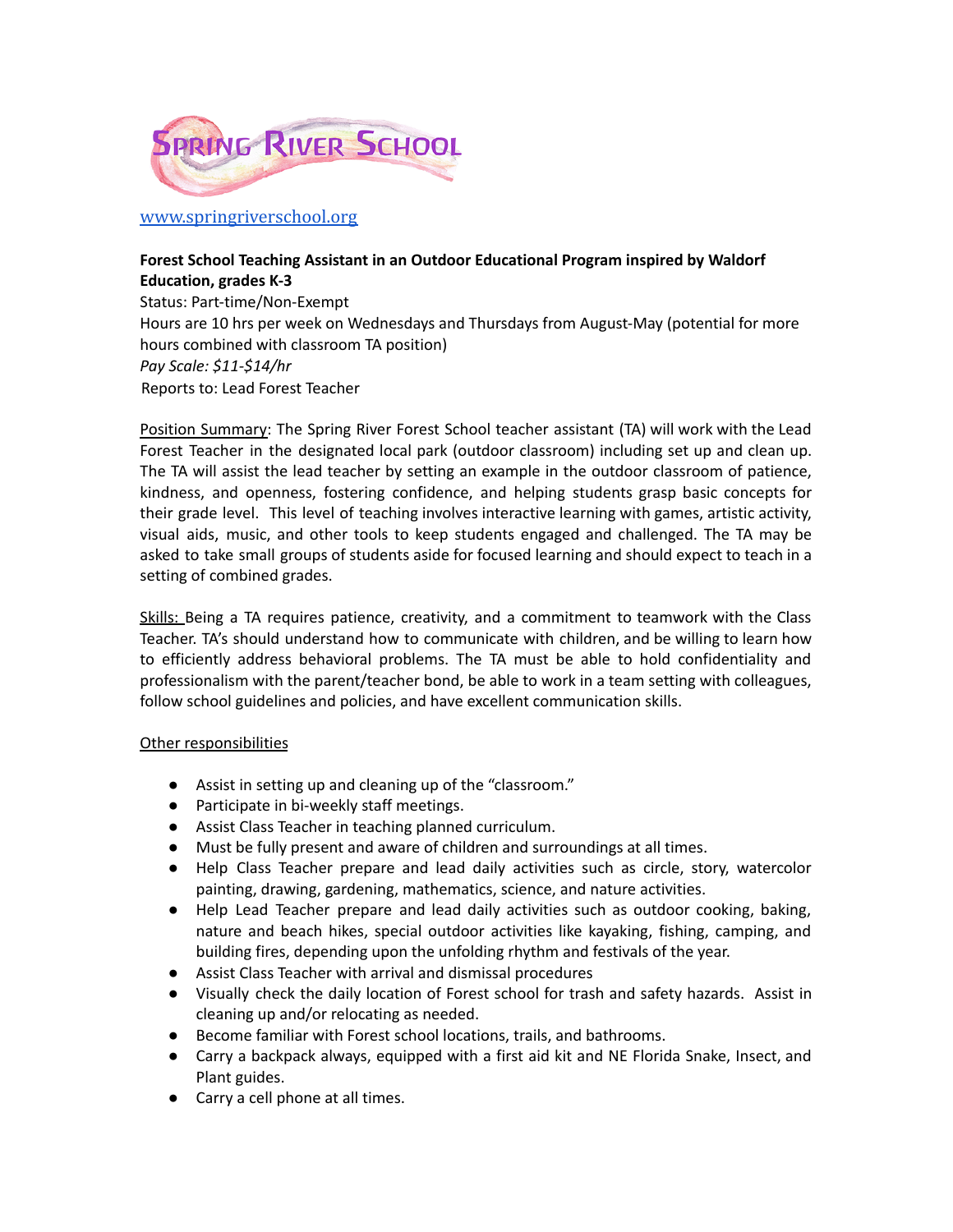- Dress appropriately for weather and activities Swimsuit, rash guard, hiking shoes, shorts and pants, Bog boots, rain pants, rain jacket, and hat, down or similar jacket for cold weather.
- Have consistent & regular communication with the Class Teacher & Pedagogical Director via cellphone and email, and a working voicemail and communication device.

## Required Qualifications

- A deep love for children, respect for parents, enjoyment of working in collaboration with colleagues, joy, and enthusiasm in your work, and a commitment to self-development.
- Good written and interpersonal communication skills
- Ability to work effectively with a diverse range of people
- Commitment to Waldorf Education
- Must be comfortable spending 100% time outdoors in all weather.

# Preferred Qualifications

- Bachelor's Degree in Education
- Waldorf Education Certification or the willingness to complete Waldorf Education Certification
- 1+ years teaching experience

Physical Demands The physical demands described here are representative of those that must be met by an employee to successfully perform the Essential Duties of this job. Reasonable accommodation may be made for individuals with disabilities to perform the Essential Duties.

- Arrives ready to work at the scheduled time and is rarely absent unexpectedly
- Able to have a full range of motion to be able to locate children and examine the environment for hazards.
- Able to move classroom supplies in and out of the building/vehicle each morning/afternoon.
- Must be able to be outdoors, on their feet, for a minimum of 6 hours per day in all kinds of inclement weather while being physically active
- Must be capable of assisting in lifting, holding, and carrying a child up to 55 lbs.
- Must be capable of lifting an outdoor wagon weighing 20-30 lbs.
- Must be capable of carrying a backpack weighing up to 20 lbs. for up to 6 hours.
- Must have the stamina to hike/explore in temperatures anywhere from 35F to 100F
- Must be able to swim/be able to rescue any children in danger (meeting Lifeguard Certification requirements)
- Must be able to reach and lift overhead, bend, stoop, climb trees and other natural structures and kneel
- Must be physically capable of crouching and crawling
- Use hands to finger, grasp, feel, or otherwise manipulate objects, tools, or controls.

#### Work Environment

- The Essential Duties of this job are performed outdoors.
- The schedule will run from August-May; the full school calendar is to be provided.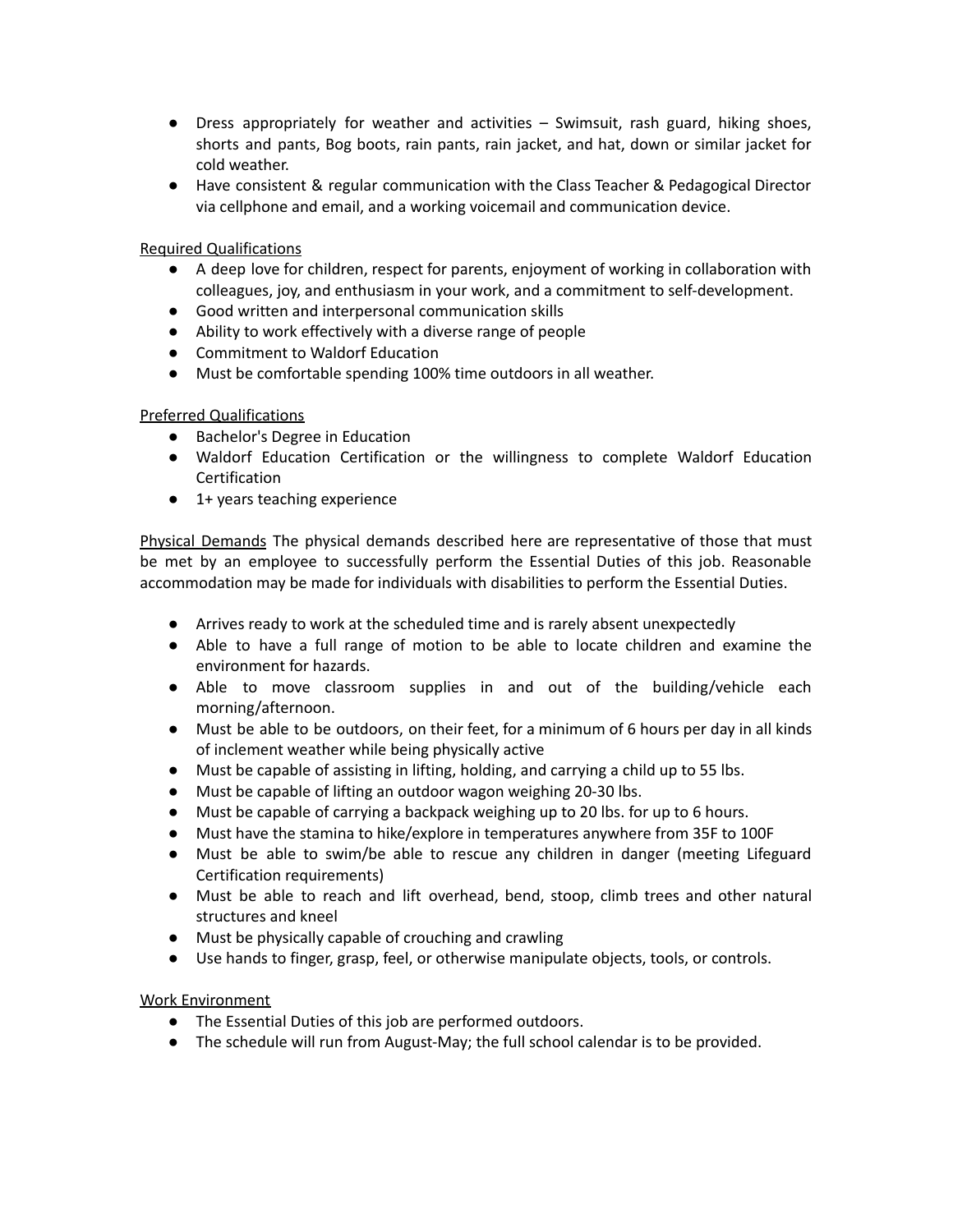NOTE: This job description indicates the general duties and physical requirements of work performed by the employee with this job designation. It should not be interpreted or construed as a comprehensive inventory of all duties, responsibilities, qualifications, and physical requirements required of the employee assigned to this job, as these might vary from day to day or as business needs demand.

EOE Statement: We are an equal employment opportunity employer. All qualified applicants will receive consideration for employment without regard to race, color, religion, gender, national origin, disability status, protected veteran status, or any other characteristic protected by law.

It is the policy of Spring River School to provide equal employment opportunities to all employees and applicants for employment without regard to race, color, sex, age, religion, national origin, disability, status as a covered veteran, or any other legally protected status, in accordance with federal and state law, and not to discriminate on the basis of sexual orientation. This policy applies to all terms and conditions of employment, including recruitment, hiring, placement, compensation, benefits, promotion, demotion, layoff, termination, and all other terms and conditions of employment.

About Spring River School Spring River School is an initiative of Jacksonville Educational Community, a non-profit educational organization. Spring River was founded by parents and local educators from the community who were driven by a common desire to create a transformative educational experience focused on the whole-child approach. This led to the creation of Jacksonville's first Waldorf-inspired K-8 outdoor education program.

We began in 2014 by gathering in local parks for seasonal community festivals and parent education study groups. The following year we began offering homeschool enrichment classes that included World Languages, Movement, Handwork, Nature Immersion, and Dramatic Arts. Based on the needs of our growing community, we expanded to include a full offering of academic main lessons and enrichment classes, all taught by experienced professional educators. We also developed the area's first K-5 Nature Immersion Forest School, which meets in local preserves and parks.

Spring River was established out of love and respect for childhood and a common understanding that teaching is an art. We serve approximately 100 students from all over the Jacksonville area. We are excited about our newest offering: Spring River's Dewdrops, an unstructured parent-led playgroup with outdoor meet-ups once a week at local parks. This playgroup is for caregivers and their young children, ages birth to 5. Beginning in the fall of 2020, Spring River took our programming 100% outdoors on daily field trips and is the only "All Outdoor School" in Northeast Florida. Our families are registered homeschoolers, and we believe that is what serves our community best at this time; however, our strategic plan includes steps toward Florida Independent School status and AWSNA (Association of Waldorf Schools of North America) accreditation in the future, while still continuing to serve and support our homeschooling families.

Spring River supports and embraces diversity in all of its forms, including differences in ethnicity, cultural and religious heritage, sexual orientation, socio-economic background, geographic origin, and family structure. We provide our students with a rich, inclusive curriculum that reflects the world in which we live and fosters a safe atmosphere where every member of the